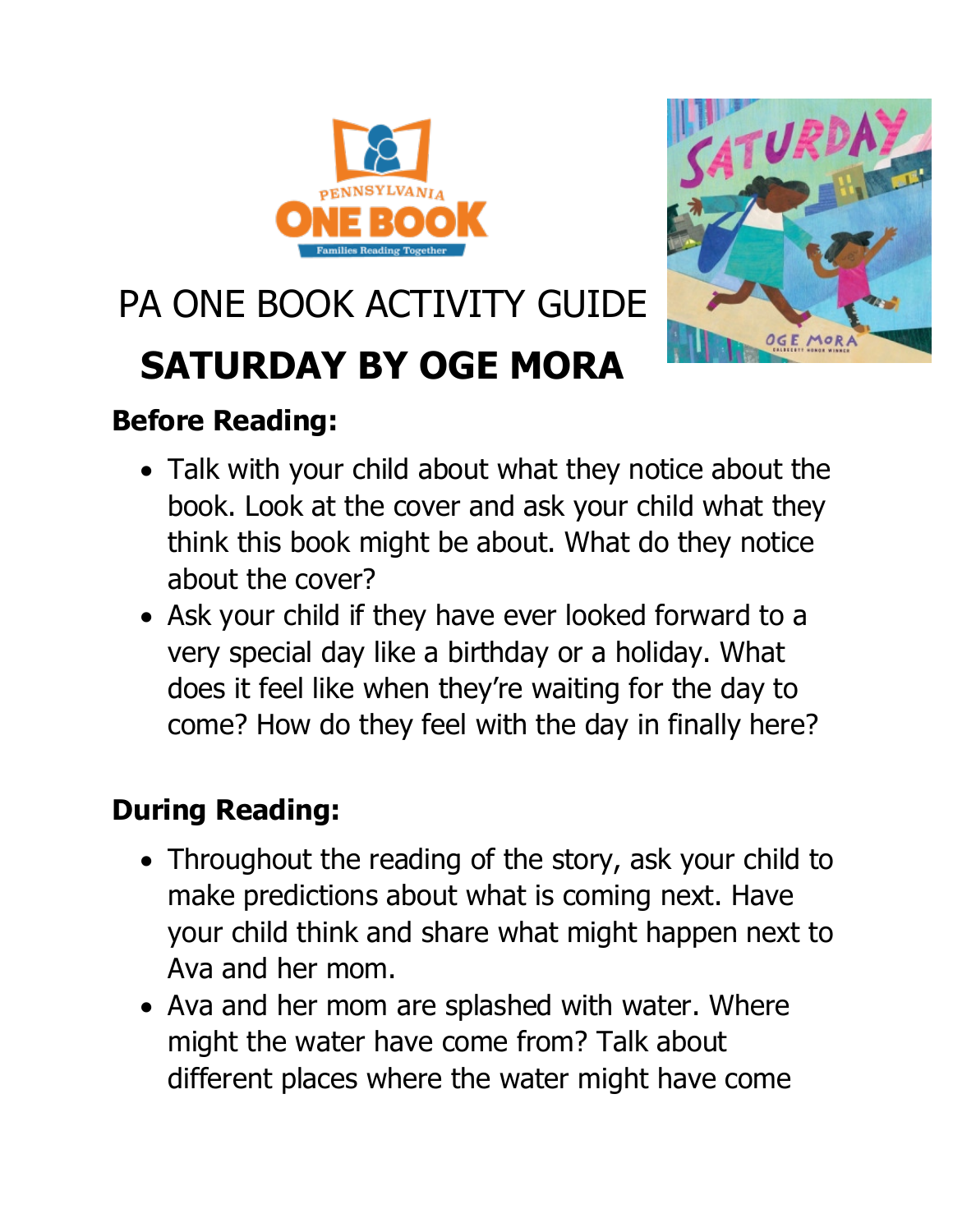from, like the rain, a fire hydrant, or someone washing their car.

• When things don't work out as Ava hoped, how does she feel? Is she really sad? Is she happy? Discuss different ways to respond when things don't work out as planned. Use words like **frustrated, disappointed, or excited.** 

### **After Reading:**

- Ava enjoyed spending her Saturdays with her mom doing different activities. Have your child brainstorm what activities they would like to do with someone special on a Saturday. Why did they choose activities and what makes them special?
- Ava and her mom always enjoy their Saturdays because Ava's mom works all of the other days of the week. Have your child explain what their typical week looks like. Do they have a special day of the week? Encourage them to label events and routines with words such as **today, tomorrow, yesterday, next,**  etc.
- Ava and her mother spend some of their day walking outdoors. Explore a neighborhood, a park, or parade around your home! Talk about what you see.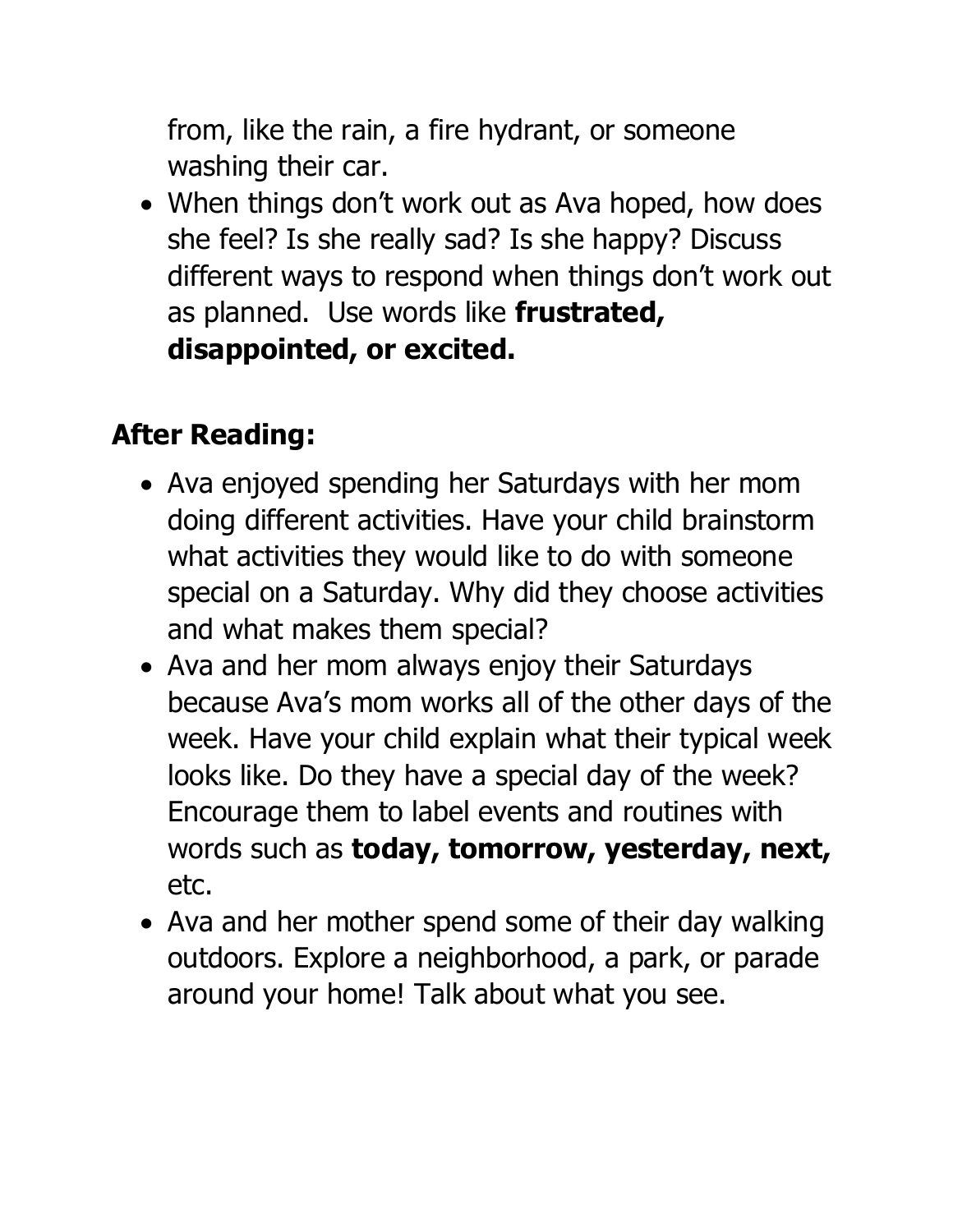#### **SING IT!**

Share this song with your child (to the tune of The Addams Family theme). Insert claps or pats to a leg instead of finger snaps.

Days of the week (snap, snap) Days of the week (snap, snap) Days of the week, days of the week, days of the week (snap, snap) There's Sunday and there's Monday, There's Tuesday and there's Wednesday, There's Thursday and there's Friday, And then there's Saturday. Days of the week (snap, snap) Days of the week (snap, snap) Days of the week, days of the week, days of the week.

# **MAKE IT!**

The illustrator, Oge Mora, designed pictures in the book using collage. Collage is a piece of art made by sticking various materials on pieces of paper or backing. Create your own collage using a variety of materials like newspaper, magazines, torn paper, etc.

(STANDARD AREA(s): Creative Thinking and Expression – Communicating through the Arts & Health, Wellness, and Physical Development – Learning About My Body)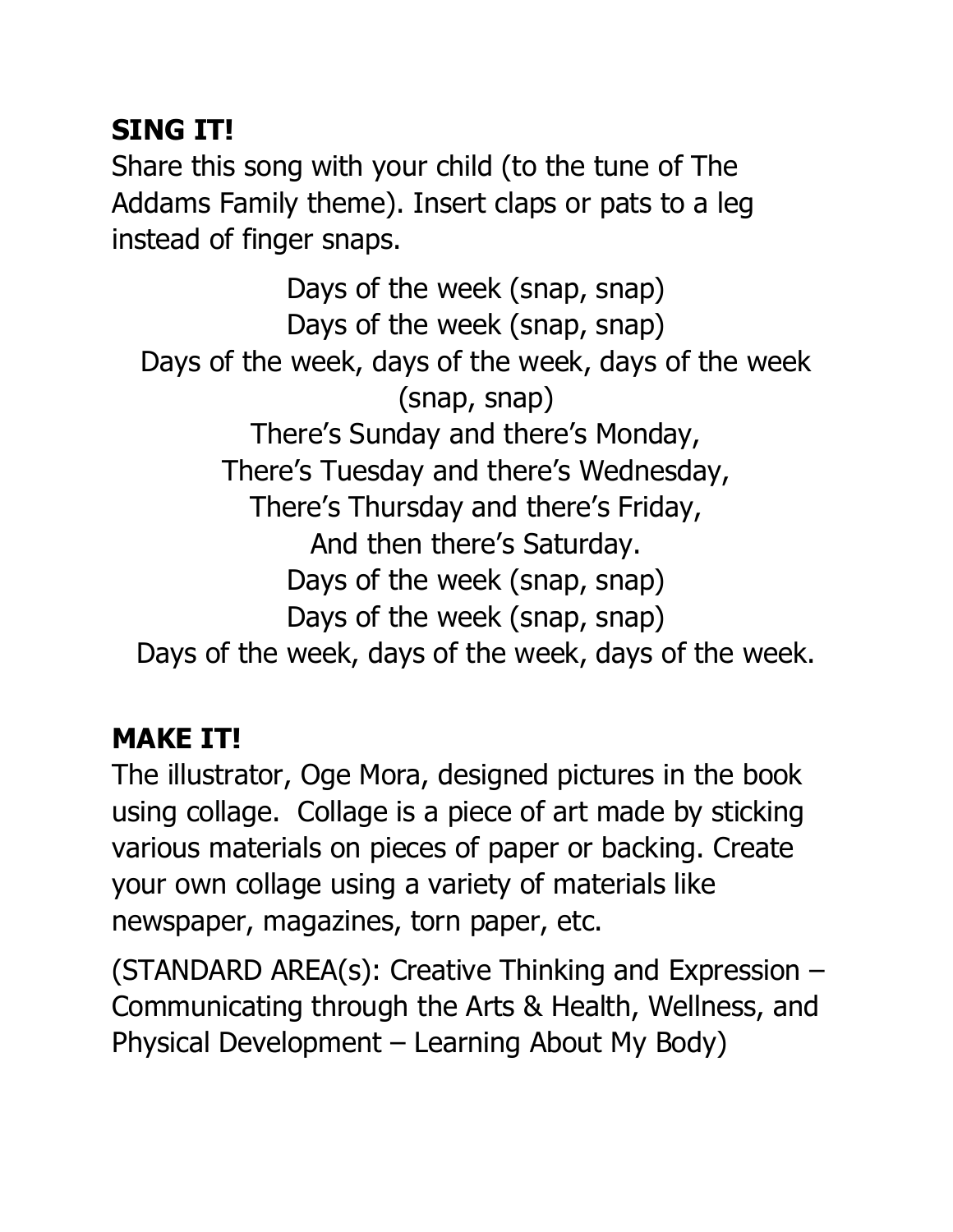### **MAKE IT!**

You and your child can make puppet versions of yourselves. Gather cardboard tubes, markers, yarn, glue, and fabric or paper. Use these materials to create a puppet. Visit the **PA One BOOK** website (**[www.paonebook.powerlibrary.org](http://www.paonebook.powerlibrary.org/)**) to learn more about different types of puppets.

### **MAKE IT!**

Ava and her mom had their hairdos ruined because a car drove by and splashed them with water. Talk about how water can affect different materials. Use a tissue and add a few drops of water. What happens to the tissue? Other materials to ty might include: a washcloth, a feather, a piece of paper, or even a piece of cereal.

(STANDARD AREA(s): Scientific Thinking and Technology – Exploring, Scientific Inquiry, and Discovery)

# **TRY IT!**

Mindfulness Breathing Activity:

1. While sitting in a quiet space, ask your child to make a cup out of their hands and pretend it's a delicious cup of something yummy. Pretend to pour the yummy drink into their cupped hands. They might want to drink it right away, but it's too hot! Let's cool it down!